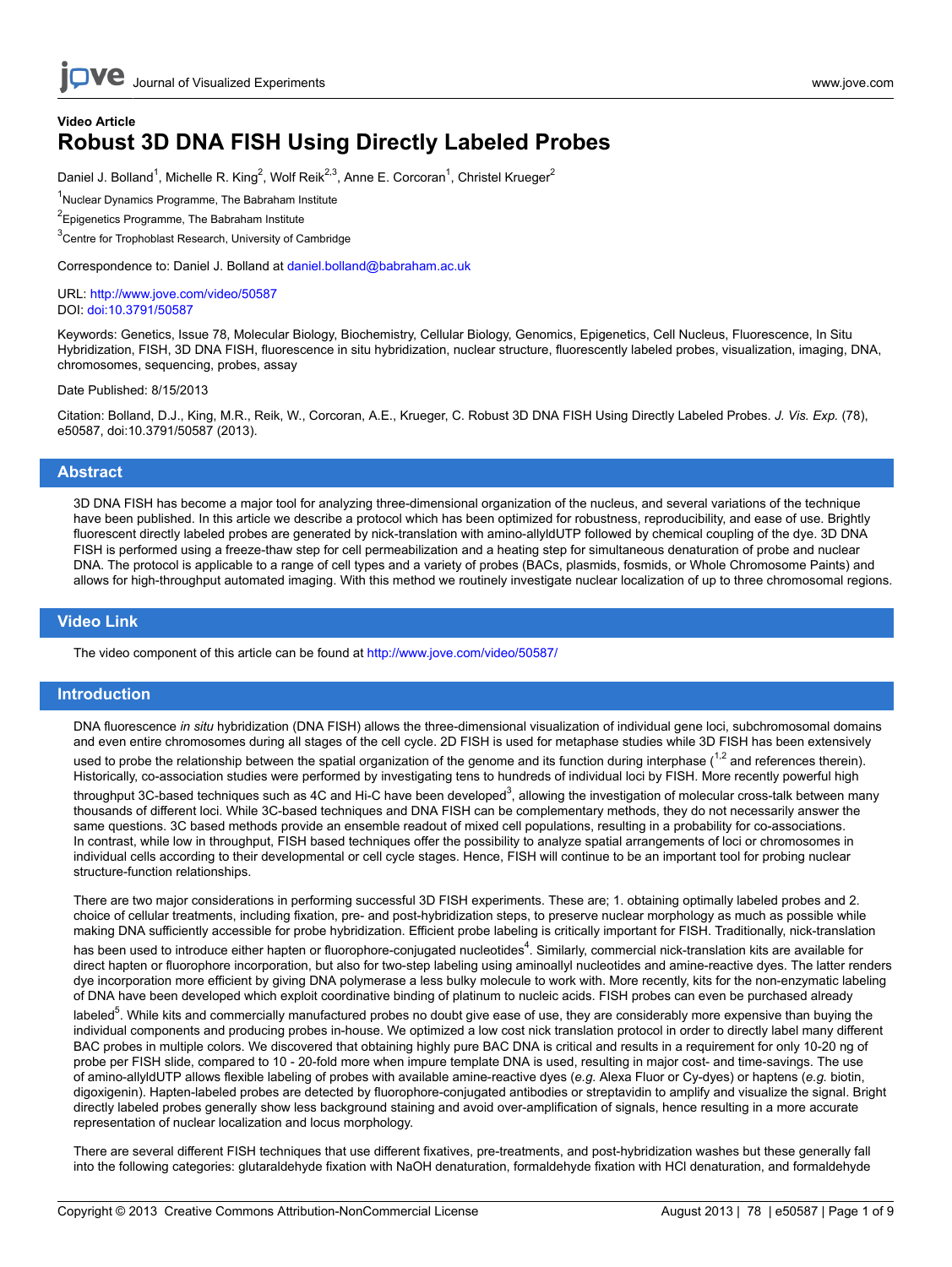fixation with heat denaturation<sup>6-9</sup>. Each of these has advantages and disadvantages. Glutaraldehyde fixation results in good nuclear structural preservation, but requires treatment with reducing agents to minimize the resulting autofluorescence, and NaOH treatment needs to be carefully controlled to balance sufficient DNA denaturation and potential damage to nuclear structure 6 . Formaldehyde fixation is less strong, giving an increased likelihood of perturbations of nuclear architecture, but also typically giving stronger and more reliable signals and lower autofluorescence<sup>9</sup>. HCl treatment depurinates DNA and strips out proteins, providing good access to the DNA for the probes, but may also introduce DNA breaks. Heating physically separates the two DNA strands resulting in good target hybridization and strong signals but can cause some perturbation of nuclear structure<sup>8</sup>. The degree to which each of these techniques affects protein epitopes varies widely<sup>6,9</sup> , resulting in the requirement to experimentally determine for each protein the optimal protocol to use in immuno-FISH experiments.

While there is no 'perfect' DNA FISH technique, they can all be useful if well controlled. Our goal was to optimize a protocol for robust and reproducible DNA FISH to investigate spatial positioning of multiple loci in a variety of cell types<sup>10</sup>, focusing on the heating method for most reliable signals. With this and the use of an automated imaging system we aimed at increasing the throughput for single cell analysis of nuclear arrangements.

# **Protocol**

# **1. Generating Directly Labeled DNA Probes by Nick Translation**

**Note:** Directly labeled probes made from BACs (100-250 kb) consistently produce bright signals. If smaller probes are required, use fosmids (40-50 kb) or even plasmids containing 5-10 kb inserts. Identify BAC or fosmid clones corresponding to specific genes using Ensemble or UCSC genome browsers. Prepare high quality BAC DNA by repeated precipitation or use commercially available kits. The less the preparation is contaminated with bacterial genomic DNA, the less probe is required per slide. Perform labeling in two steps: nick translation introducing aminoallyl-dUTP and chemical coupling of an amine-reactive dye.

### **1.1. Nick Translation**

During nick translation, DNase I is used to create single-strand breaks. DNA Polymerase I elongates the 3' ends of these 'nicks', replacing existing nucleotides with new ones, thereby 'translating' the nick and thus providing the opportunity to incorporate labeled nucleotides. Aminoallyl-dUTP is chosen because of efficient incorporation by DNA Polymerase I and its potential for later chemical coupling to amine-reactive dyes or haptens. It is critical to achieve the right balance between DNase I nicking and DNA polymerase I translation; too much DNase I will result in excessive DNA digestion giving low yield and short fragment sizes, too little will not produce enough nicks for the polymerase to initiate translation, giving large fragment size and poor incorporation of aminoallyl-dUTP. The following protocol works well but it may be necessary to titrate the DNAse I from different batches or different manufacturers.

1. Set up labeling reaction on ice and incubate for 2 hr at 16 °C. This should produce 0.5-1 μg nick-translated DNA and can be scaled up. Dilute DNase I 1:30 in DNase I buffer (*i.e.* 0.3 U/μl).

| Component               | <b>Concentration of stock</b> | Volume or amount          |  |
|-------------------------|-------------------------------|---------------------------|--|
| <b>BAC DNA</b>          |                               | 5-10 µg                   |  |
| NTB buffer              | 10x                           | $5 \mu$                   |  |
| <b>DTT</b>              | 0.1 <sub>M</sub>              | 15 µl                     |  |
| dNTP mix                | 10x                           | $ 5 \mu $                 |  |
| Aminoallyl-dUTP         | 0.5 mM                        | $6 \mu$                   |  |
| <b>DNA Polymerase I</b> | $10 U/\mu$                    | $1 \mu$                   |  |
| DNase I                 | $10 U/\mu$                    | 1 µl (of a 1:30 dilution) |  |
| $H_2O$                  |                               | to 50 $\mu$ I             |  |

2. Run 1 μl on a 2% agarose gel to check the size of the labeled fragments. While you run the gel, keep the reaction on ice. Successful nick translation will result in a smear with the bulk of the fragments running between 150 bp and 700 bp with some larger fragments at ~1 kb (CRITICAL STEP: see Representative Results). If needed, add another 1 μl of a fresh 1:30 DNase I dilution and incubate at 16 °C for 15-30 min. Incubation time will vary according to the amount and quality of BAC DNA.

- 3. Inactivate DNase I by heating to 75 °C for 10 min.
- 4. Clean-up amine-modified DNA using a PCR purification kit. Elute in 100 μl H<sub>2</sub>O.<br>5. Ethanol precipitate DNA by adding 10 μl 3 M NaOAc (pH 5.2) and 275 μl ethano
- 5. Ethanol precipitate DNA by adding 10 μl 3 M NaOAc (pH 5.2) and 275 μl ethanol. Leave at -20 °C for at least 1 hr or overnight. Spin at maximum speed for 30 min at 4 °C. Wash pellet with 500 μl 70% ethanol and allow to air dry. This step removes trace amines which will interfere with the labeling reaction. Resuspend pellet in 6  $\mu$ l H<sub>2</sub>O per 1x initial reaction.
- 6. Use 1 μl to determine the concentration of the amine-modified DNA by microvolume UV spectroscopy.

### **1.2. Coupling of the Fluorescent Dye**

Fluorescent labeling of the probe is achieved by chemical coupling of the dye. Alexa Fluor succinimidyl ester dyes react with the amines of the amino-allyldUTP modified DNA to form a covalent bond, thereby producing directly labeled probes. Alexa Fluor 488, 555, and 647 dyes have been successful for this process.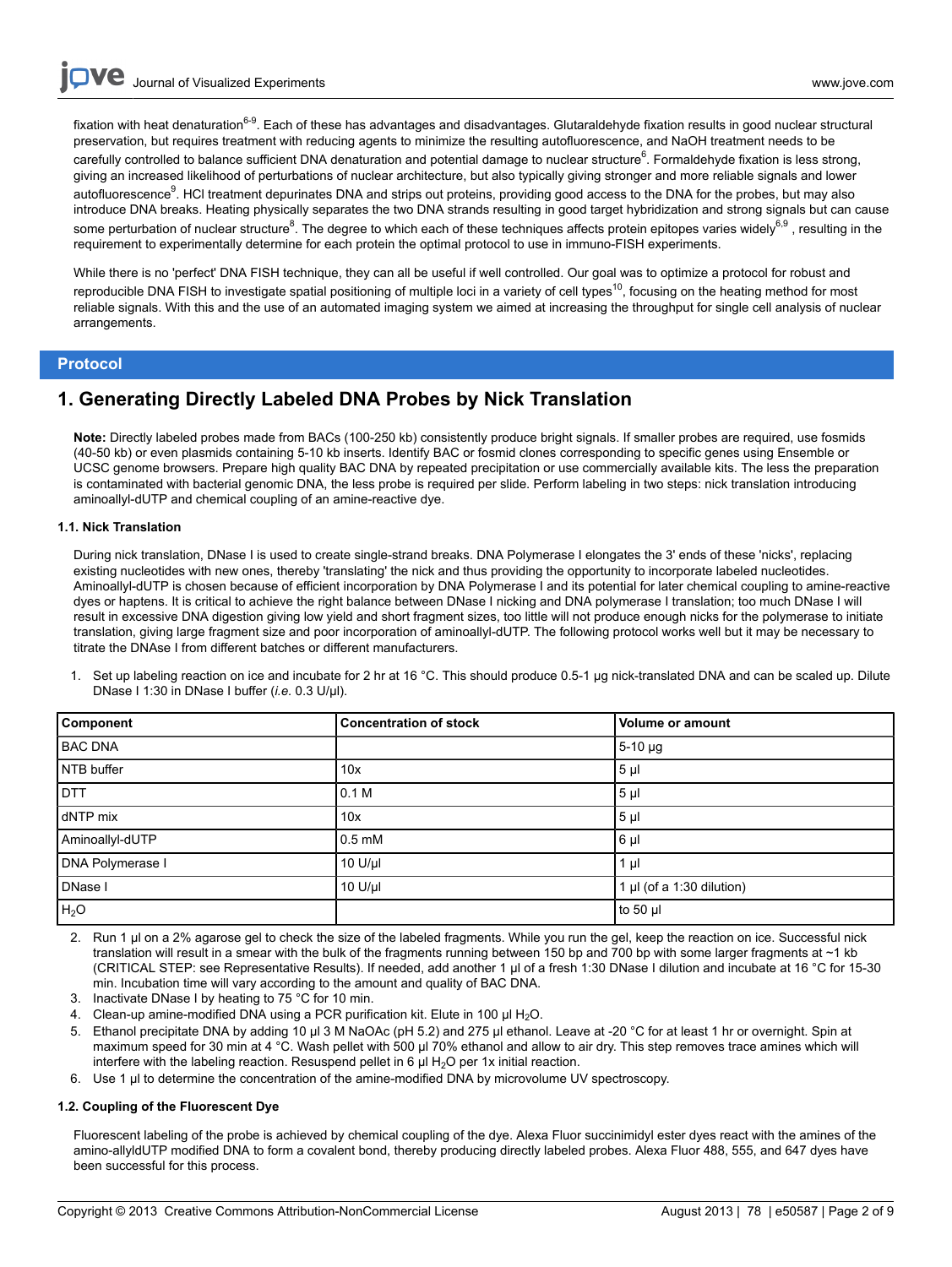- 1. Adjust 4 μg of amino-allyl modified DNA to a volume of 5 μl, heat to 95 °C for 5 min, snap cool on ice, and add 3 μl of 0.2 M NaHCO<sub>3</sub>.
- 2. Dissolve one aliquot of amine reactive dye in 2 μl anhydrous DMSO at room temperature. Add 8 μl modified DNA with NaHCO<sub>3</sub>, vortex, pulse spin and incubate at room temperature in the dark for 1 hr.

**Note:** The amine reactive dyes can be used to label more than one probe based on the following scheme. Since only 10-20 ng of probe is used per slide labeling, 1 μg gives enough probe for 50-100 slides. It is also possible to store amine-modified DNA for future labeling reactions at -20 °C.

| DNA amount         | <b>DNA volume</b> | $0.2$ M NaHCO <sub>3</sub> | Volume of dye | Total         | <b>Enough for</b>    |
|--------------------|-------------------|----------------------------|---------------|---------------|----------------------|
| $4 \times 1$ µg    | 1.25 µl each      | 10.75 ul each              | 10.5 µl each  | 2.5 µl (1/4)  | l 50-100 slides each |
| $3 \times 1.35$ µg | 1.67 µl each      | I ul each.                 | 0.67 ul each  | 3.34 µl (1/3) | 165-130 slide each   |
| $2 \times 2 \mu$ g | 2.5 µl each       | 1.5 µl each                | ul each       | 5 µl (1/2)    | 100-200 slides each  |
| $1 \times 4 \mu$ g | 5 <sub>µl</sub>   | 3 µl                       | $2 \mu$       | 10 µl (full)  | 200-400 slides       |

3. Add 90 μl H2O and purify labeled probe using a PCR purification kit. Elute in 100 μl 10 mMTris-Cl (pH 8.5).

4. Determine probe concentration and labeling efficiency by microvolume full spectrum spectroscopy (see **Figure 2**) using Beer-Lambert equations (Instructions are given in the datasheet accompanying the Alexa Fluor reactive dyes or can be found online). Probes containing 3-6 dyes per 100 bp work well. Probes with lower degrees of incorporation may give weak FISH signals. Alternatively, run 5 μl on a 2% agarose gel without DNA stain and check the incorporation of the fluorescent dye using a phosphoimager. Post-stain the gel with ethidium bromide or DNA staining alternatives and compare labeled DNA to total DNA.

# **2. DNA FISH**

Via the following steps, cells of interest are fixed to slides and permeabilized. Cellular DNA and directly labeled probes are then denatured together on a hot plate and hybridized overnight in a light-tight humidified chamber.

# **2.1. Day 1**

1. Probe Precipitation

**Note:** Precipitate probes at some point during Day 1. This can comfortably be performed in parallel to the treatment of the cells and does not have to be done at the start of the day.

- 1. Mix 10-20 ng directly labeled probe, 6 μl C<sub>0</sub>t-1 DNA (6 μg), 1 μl single stranded DNA from salmon testes (9.7 μg) and adjust volume to 100 μl with water.
- 2. Add 10 μl 3 M NaOAc and 275 μl EtOH, and mix by vortexing. Precipitate for at least 1 hr at -20 °C.
- 3. Spin in microfuge at maximum speed for 30 min at 4 °C. Wash pellet with 70 % EtOH and spin again. Dry pellet and resuspend in 5 μl deionized formamide. Resuspend for 30 min at 37 °C while shaking at 1000 rpm protected from light (place foil over the thermomixer).
- 4. Add 5 μl of dextran sulphate mix and shake for a further 10 min at 37 °C again protected from light. Pipette up and down just before pipetting onto coverslip.

**Note:** For chromosome painting combined with BAC probes, whole chromosome painting probes which are supplied in ready-to-use hybridization mix are a convenient option. Resuspend precipitated BAC probe (with C<sub>0</sub>t1 DNA and single stranded DNA from salmon testes) in 10 μl chromosome paint mix by pipetting up and down. Incubate at 37 °C while shaking at 300-500 rpm for 10 min. Use 10 μl of chromosome paint/ BAC probe mix per spot.

2. Attaching Cells to Slides

**Note:** The cells propensity to adhere to slides greatly varies with cell type. For each cell type, determine the optimal settling time and cell density empirically. For consistent results, cells should be in a single cell suspension.

For ease of use circle the area the cells will be spotted on with a hydrophobic pen, although for cells resuspended in PBS this is not strictly necessary. A hydrophobic barrier prevents the suspension from spreading on the slide, keeps up to three samples per slide nicely separated and allows for the use of very small volumes of antibody solution in immuno-FISH. Also, the spotting area can be kept to a minimum if cell numbers are low.

- 3. Mouse fetal liver cells
	- 1. Collect each E13.5 mouse fetal liver in approximately 1.5 ml of PBS and resuspend by pipetting up and down. Spin in microfuge at 3,000 rpm for 2 min. Repeat washes three times. At the last wash, strain cells through a 70 μm sieve. Resuspend cells from one liver in 160 μl PBS and use 50 μ per spot. Leave cells to settle for 2 min at room temperature.
- 4. Mouse ES Cells

1. Mouse ES cells will not stick readily to the slide. On a slide, circle the area the cells will be spotted on with a hydrophobic pen. Prepare a suspension of 20,000-50,000 cells per 80-100 μl in normal culture medium, pipette into circle and leave to attach for approximately 3 hr in a humidified incubator. **Note:** Alternatively, ES cells can be cultured on slides, but will then form colonies which might hamper automated imaging.

5. Fixed Cells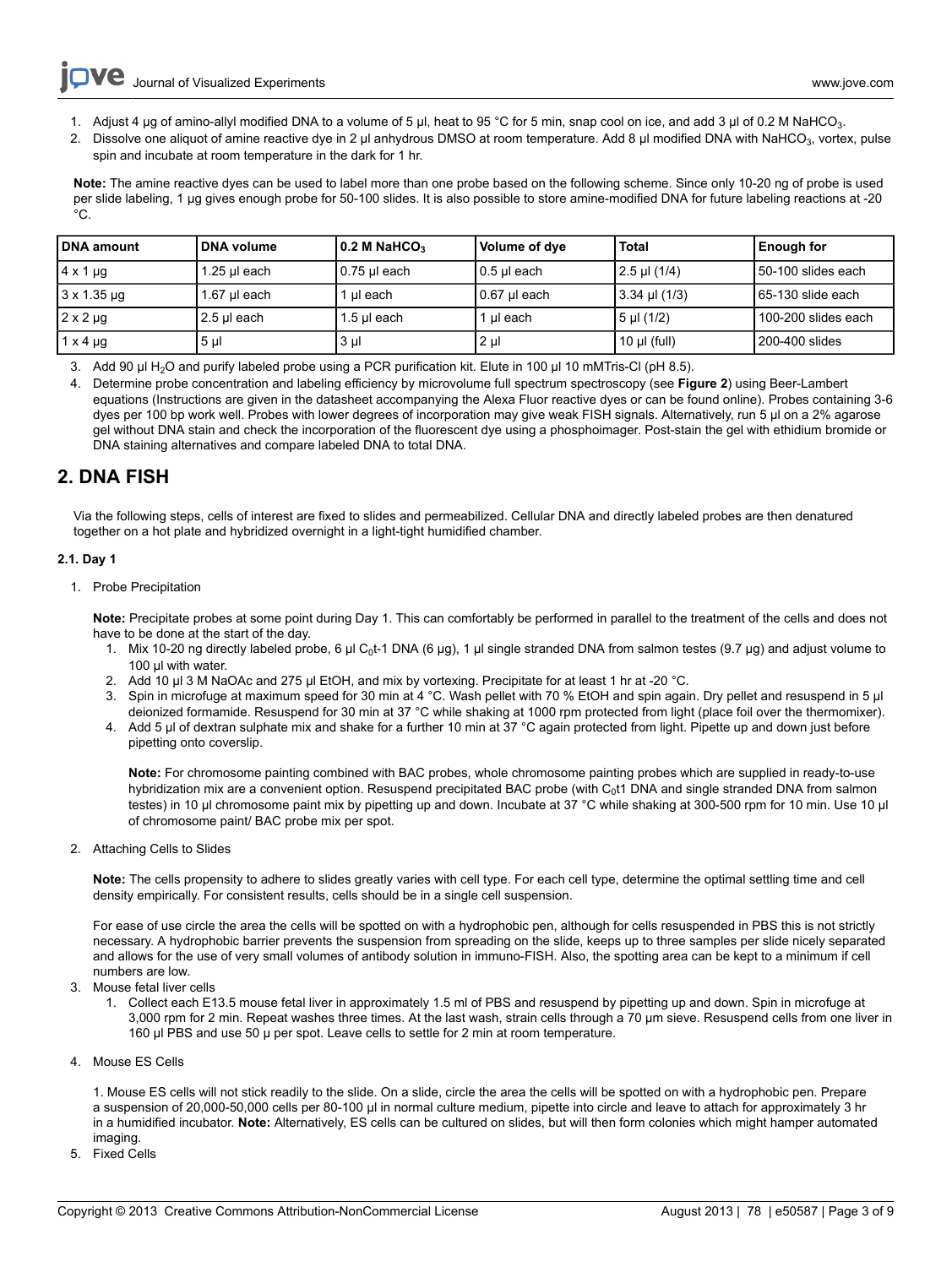1. Some experiments require the use of fixed cells which do not attach to slides by themselves. Gentle spinning at 300 rpm for 3 min using a cytocentrifuge preserves the three dimensional structure of the cells and ensures that cells do not fall off.

| Cell type            | Suspension in         | <b>Settling time</b> | Comment                        |
|----------------------|-----------------------|----------------------|--------------------------------|
| l Mouse fetal liver  | <b>PBS</b>            | 2 min                | l On bench                     |
| l Mouse ES           | DMEM with supplements | 4 hr                 | 137 °C in humidified incubator |
| Mouse lymphocytes    | <b>PBS</b>            | 2 min                | l On bench                     |
| Mouse P20 germ cells | Fix in solution       | Cytospin             | l On bench                     |

3. To fix cells, gently submerge slide in 4% PFA (**CAUTION:** perform in fume hood) for 10 min. Fix cells with the slide flat in a tray for best retention of cells (*e.g.* 50 ml 4% PFA in the lid of a tip box). **Note:** This step does not apply to cells fixed prior to attachment to slides.

For all subsequent steps, use 50 ml or 100 ml Coplin jars. Take care not to scrape cells off when moving slides between jars.

- 4. Quench in 0.1 M Tris-Cl, pH 7.4 for 10 min at RT.
- 5. Permeabilize cells in 0.1% saponin/0.1% Triton X-100 in PBS for 10 min at RT.
- 6. Wash twice in PBS for 5 min at RT.
- 7. Incubate for at least 20 min in 20% glycerol/ PBS at RT. **Note:** At this point, slides can be stored in 50% glycerol/ PBS at -20 °C for at least several weeks. It has been observed that storage for at least a day results in an increase in signal strength<sup>9</sup>. Recalibrate in room temperature 20% glycerol/PBS before proceeding. **Note:** This is a convenient point to start precipitating the probes (see 2.1.1).
- 8. 3x freeze/ thawing in liquid nitrogen. Submerge one slide at a time in liquid nitrogen using a small dewar. Withdraw after a few seconds and a characteristic popping sound, and place on paper towel to defrost. Wait for opaque frozen glycerol to disappear then freeze again. Up to 15 slides can be done comfortably in rotation for three freeze/thaw cycles.
- 9. Wash twice in PBS for 5 min at RT.
- 10. Incubate in 0.1 M HCl for 30 min at RT.
- 11. Wash in PBS for 5 min at RT.
- 12. Permeabilize in 0.5% saponin/0.5% Triton X-100/PBS for 30 min at RT.
- 13. Wash twice in PBS for 5 min at RT.
- 14. Equilibrate in 50% formamide/2x SSC for at least 10 min at RT.
- 15. Pipette probe onto a coverslip. Remove slide from the jar and dry off any excess liquid around the cell spot(s) with a paper towel. As the formamide dries quickly, take care not to dry out cells. For slides with two or three cell spots, apply 10 μl of probe per spot onto a 22 mm x 50 mm coverslip corresponding to spot location on the slide. Invert coverslip onto slide over spot(s). Seal with rubber cement and allow this to dry completely. Protect from light at all subsequent stages.
- 16. Heat slides to 78 °C for precisely 2 min on a hot plate (*e.g.* an inverted heating block, CRITICAL STEP: see Discussion). Place a cover (cardboard box or similar) over the hot plate to protect from light during denaturation.
- 17. Incubate overnight at 37 °C in a light-tight humidified chamber. To humidify, place paper towels in a light-tight box and dampen with water.

### **2.2 Day 2**

- 1. Prepare Coplin jars with solutions at the right temperature for subsequent wash steps. Protect slides from light as much as possible during all subsequent steps. A coffee can makes a good light-tight cover for Coplin jars.
- 2. Peel off rubber cement and place slide in 2x SSC until coverslips loosen and slide off.
- 3. Wash in 50% formamide/2x SSC for 15 min at 45 °C. Place lid on waterbath to protect from light.
- 4. Wash in 0.2x SSC for 15 min at 63 °C.
- 5. Wash in 2x SSC for 5 min at 45 °C.
- 6. Wash in 2x SSC for 5 min at RT.
- 7. Wash in PBS for 5 min at RT.
- 8. Stain with DAPI (5 μg/ml in 2x SSC) for 2 min in a Coplin jar at RT.

**Note:** DAPI solution can be stored at 4 °C in the dark for 2 months.

- 9. Destain in PBS for 5 min at RT.
- 10. To mount the coverslip, pipette mounting medium onto a coverslip. Use 10 μl per cell spot, using 22 mm x 22 mm coverslips for one spot, and 22 mm x 50 mm coverslips for two to three spots. Dry off PBS around the cell spot as much as possible but take care not to dry out the cells. Invert coverslip onto slide, and seal with nail varnish.

# **Representative Results**

The protocol described here (**Figure 1** for overview) has been used to great effect to combine DNA FISH with high-throughput image capture for analysis of genomic organization. The generation of good quality probes is critical to success (see Discussion). **Figure 2** demonstrates two important quality controls for FISH probes. After nick-translation, a smear of DNA should be visible with the bulk of the fragments running between 150 and 700 bp (**Figure 2A**). After chemical coupling, incorporation of the fluorescent dye can be gauged by spectroscopic analysis of the probe (**Figure 2B**).

When using good probes, following the DNA FISH protocol usually results in bright DNA FISH signals on low background. We have successfully used this protocol on a variety of different cell types, and with either epi-fluorescence or confocal microscopes. Automated imaging using an epi-fluorescence microscope requires sharp, easily identifiable FISH signals with little background (**Figure 3**), while confocal microscopy requires more intense signals. **Figure 4A** shows representative processed images. Nuclear coordinates of FISH signals can be obtained, and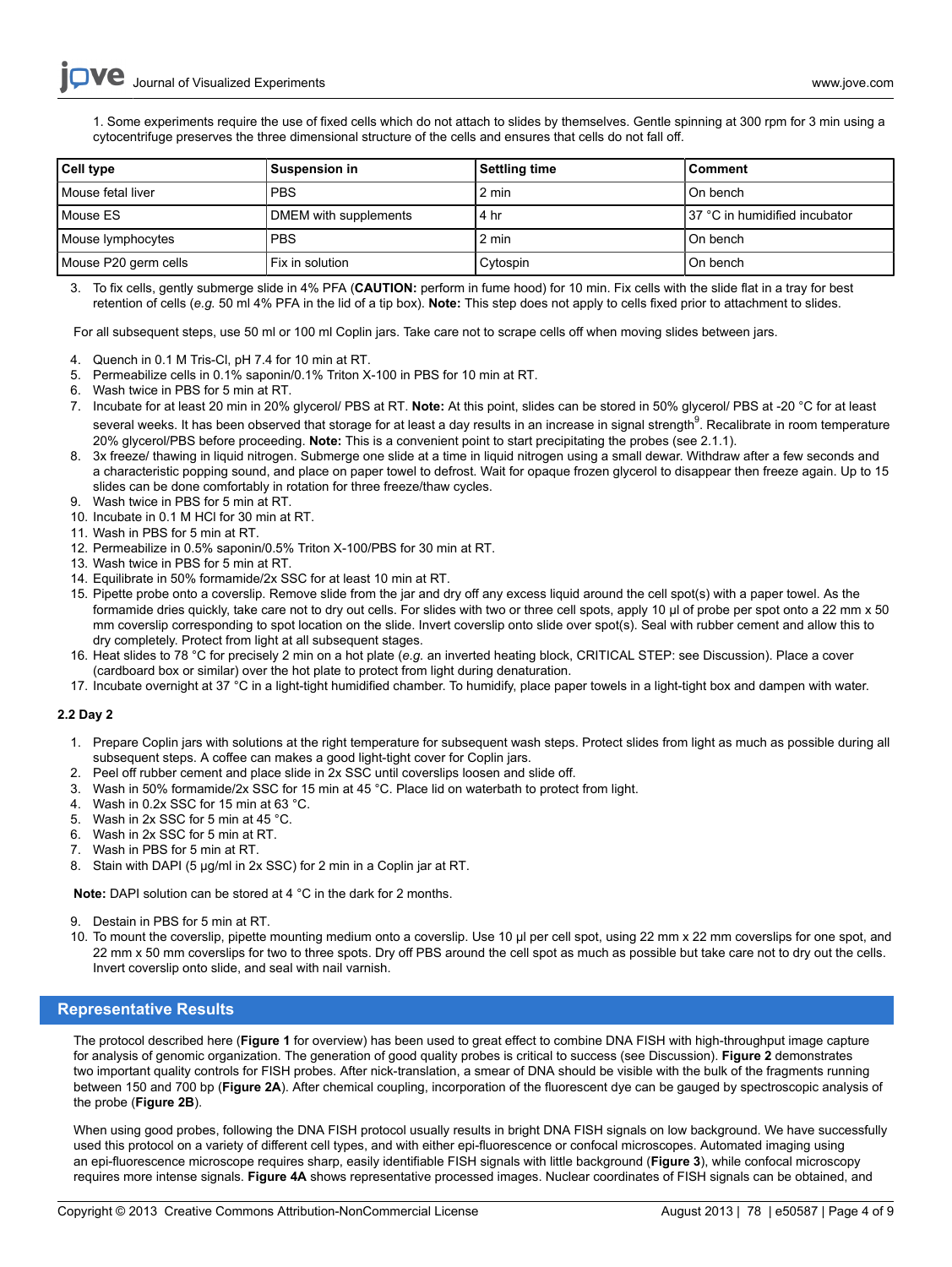e Journal of Visualized [Experiments](http://www.jove.com) [www.jove.com](http://www.jove.com)

spatial relations of genomic regions can be computed (for an example see **Figure 4B**). We have also used image stacks obtained by confocal microscopy for 3D modeling of FISH signals within their chromosome territories (**Movie 1**).

# **DNA FISH**



**Figure 1. Workflow for probe labeling and DNA FISH.** Probe preparation is shown in blue. DNA FISH procedure is shown in black with details given in green.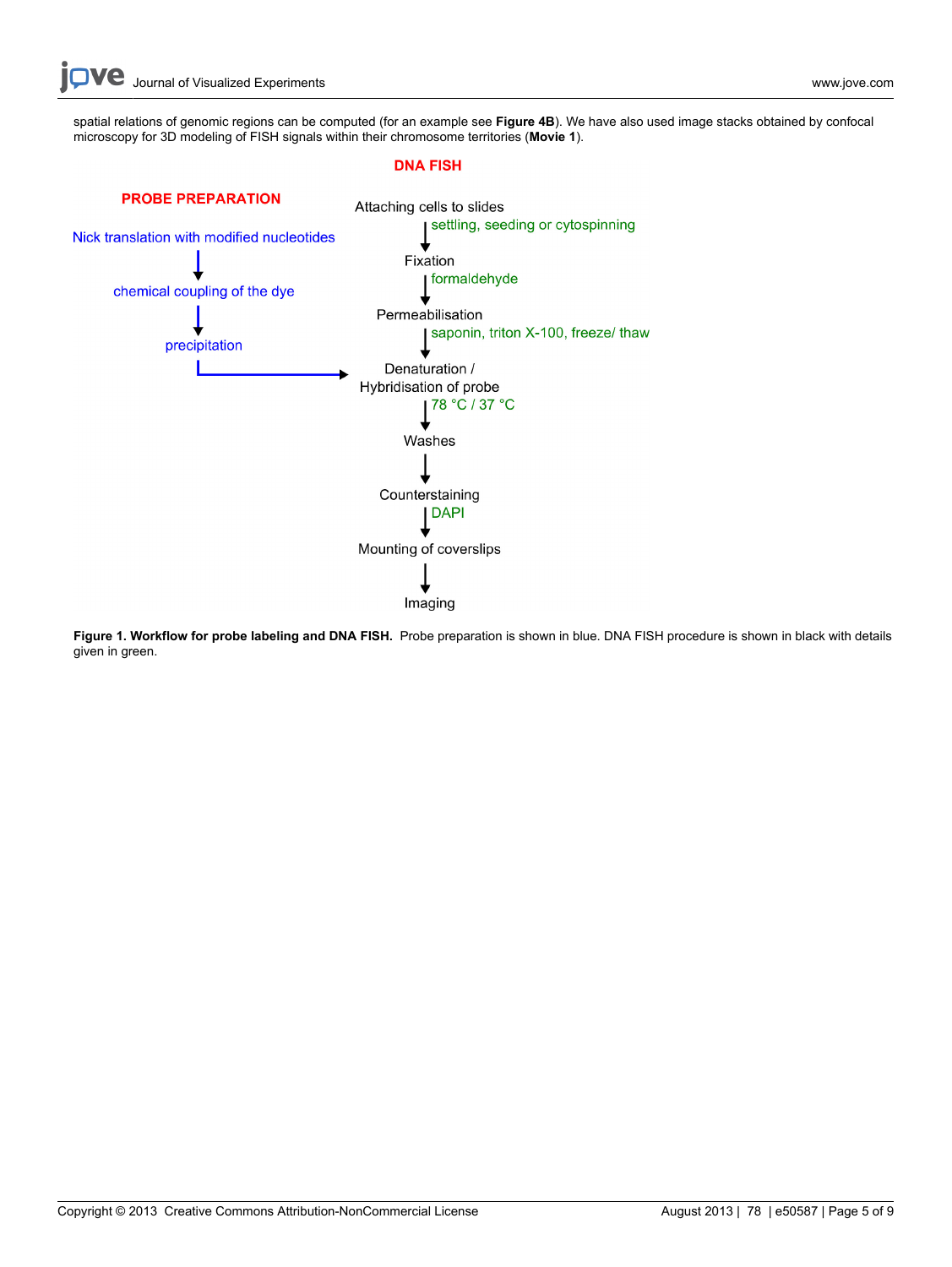



**Figure 2. Labeling probes by nick-translation and quality control of labeled probes. A)** Gel showing ideal smear before heating to inactivate DNase I (lane 1: DNA ladder, lane 2 and 3: BACs after nick-translation). Fragments should be in the 150-700 bp range. An additional smear at ~1 kb is frequently observed with successful nick-translation reactions. **B)** Microvolume full spectrum analysis of labeled probes. A DNA peak at 260 nm is observed with a second peak corresponding to the absorbance wavelength of the fluorophore the probe is labeled with: Alexa Fluor 488: 495 nm, Alexa Fluor 555: 555 nm, Alexa Fluor 647: 650 nm. Shown are three probes with good incorporation: fluorophore absorbance peaks are a similar height or higher than the DNA peaks. Alexa Fluor 647 typically has higher absorbance than Alexa Fluor 555, which in turn has higher absorbance than Alexa Fluor 488. Alexa Fluor 488 also absorbs some light at 260 nm, hence the first peak for this probe is higher than the others. Probes with poor incorporation show fluorophore absorbance 2-3-fold lower than the DNA absorbance. Probes with a more than 2-fold higher fluorophore peak than DNA peak typically contain unconjugated dye that may cause background in the FISH.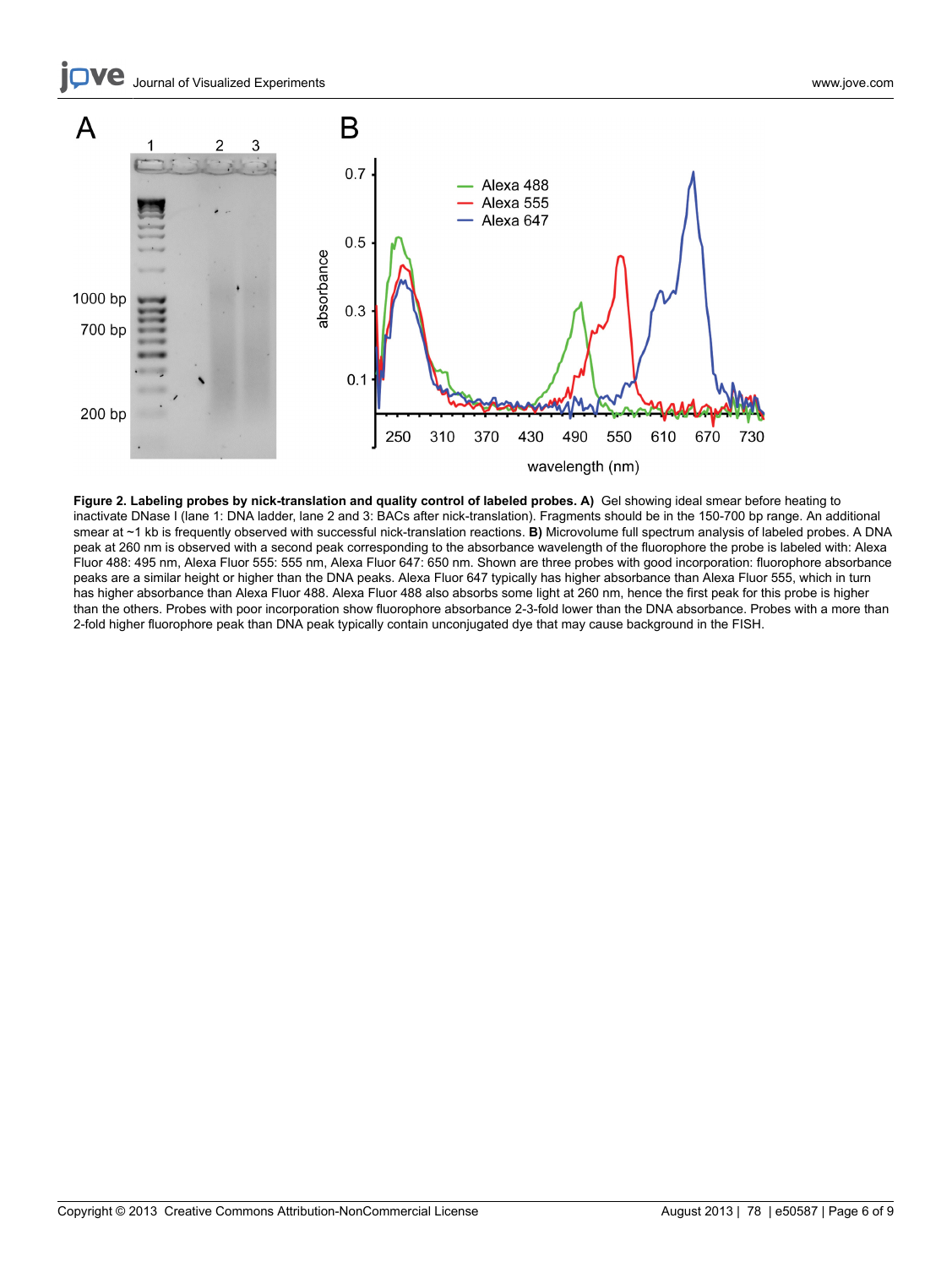

**Figure 3. Screenshot from the MetaCyte 3D FISH imaging software showing a typical three-color FISH experiment.** The screen is divided into several parts. **A)** Raw field-of-view (FOV) image captured by the Metafer/MetaCyte slide scanning system. **B)** Gallery of images of identified nuclei that have undergone image processing and segmentation for FISH signals. Various types of data can be displayed on each gallery image. In this example cell number is shown top left with various interallelic and interlocus distances top right and to either side below each image. **C)** Slide name with number of nuclei identified in the analysis. **D)** Depiction of the slide with the area scanned by the system. **E)** Enlargement of the scanned area. White spots represent identified nuclei per FOV. **F)** Processed data. In this example maximal interallelic distances between green signals (top) and red signals (bottom) are shown. Data shown is from mouse P20 germ cells. Probes are located on different chromosomes, covering *Hbb* and *Hba* genes and a histone cluster. [Click here to view larger figure](http://www.jove.com/files/ftp_upload/50587/50587fig3large.jpg).



Figure 4. Examples of processed images and derived positional data . A) Processed images for E13.5 mouse fetal liver cells stained with BAC probes located on different chromosomes covering *Myc*and *Kcnq1* genes (termed myc and KvDMR, colored green and red, respectively). **B)**Tukey box-whisker plots representing the interallelic distance distribution for the same loci in 600 nuclei. Interallelic distance is plotted as a fraction of the nucleus' radius (distance/radius) to account for variations in nuclear size. ES cell nuclei have a radius of around 5 μm. Red probes are significantly closer together than green probes (\*\*\*: p<0.01, unpaired t-test). Data from<sup>10</sup>.

**Movie 1. 3D modeling of two loci within their chromosome territory**. Two BAC probes located close to either end of mouse chromosome 7 were labeled (red and far red, (pseudo-colored white)) and hybridized together with a whole chromosome paint (green) to mouse ES cells. [Click](http://www.jove.com/files/ftp_upload/50587/50587movie1.mov) [here to view movie.](http://www.jove.com/files/ftp_upload/50587/50587movie1.mov)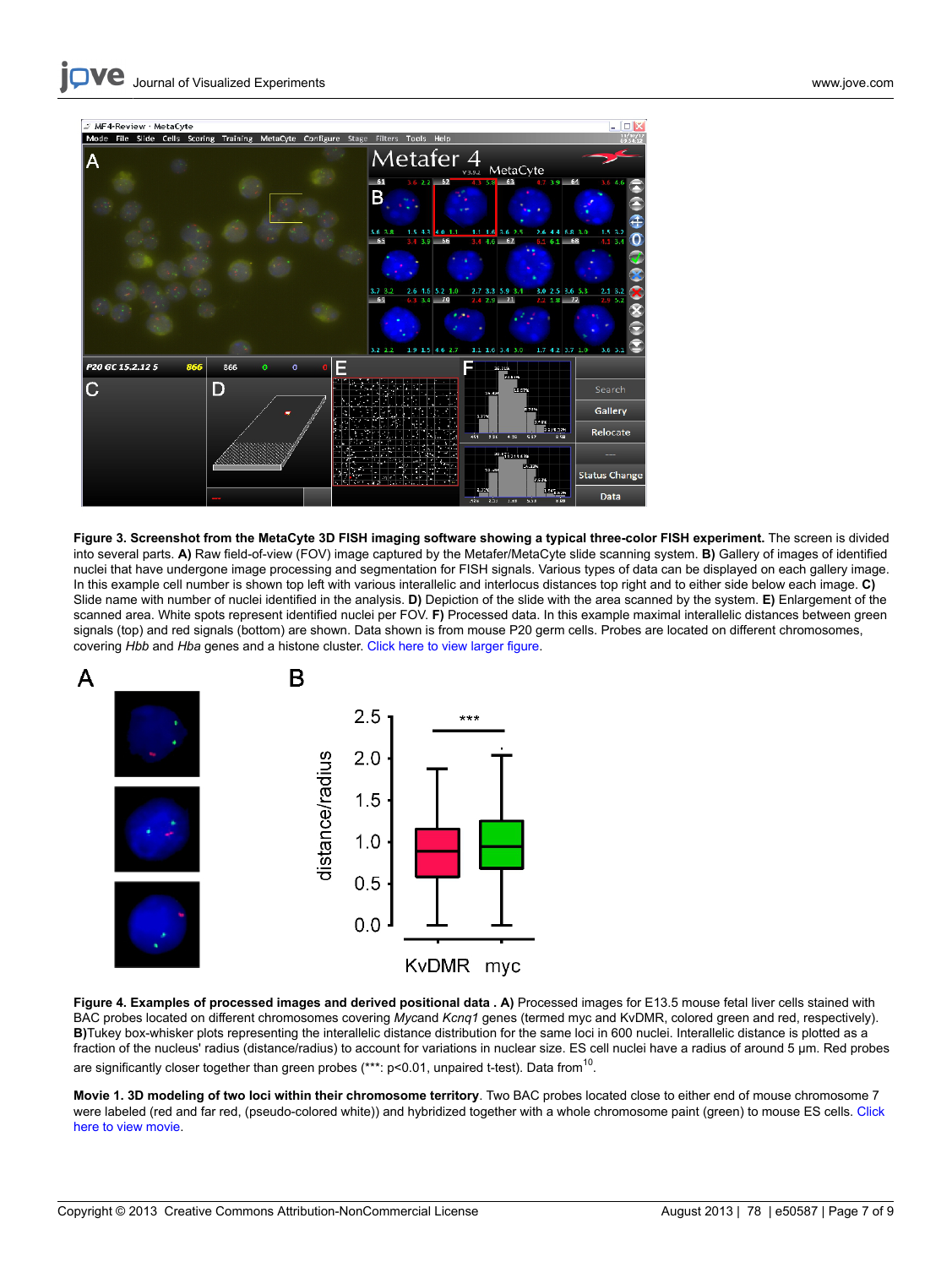## **Discussion**

3D DNA FISH has become a widely recognized tool to analyze spatial arrangements in the nucleus. While FISH provides visual and direct results, as with every technique, one needs to be aware of its limitations. DNA FISH faces the inherent problem that relatively harsh treatments are needed to make chromatin accessible for FISH probes which ultimately disrupts nuclear structure- the very thing that is to be analyzed. Several strategies have been pursued to juggle accessibility and structure preservation. In the protocol described here, chromosomal DNA is made accessible by freeze-thaw permeabilization of cells and heat denaturation prior to probe hybridization. Solovei, *et al.*, (2002) analyzed structural changes after similar treatment and found that the average displacement of chromatin domains was 300 nm which limits the resolution of structural analysis to roughly 1 Mb regions in the genome<sup>8</sup>. While this is not high resolution, it is a reasonable scale for analyzing nuclear position.

A more practical consideration for FISH analysis is that image acquisition and measurements of nuclear distances are time consuming processes which limit the number of nuclei that can be analyzed. In order to study infrequent events we aimed to do high throughput automated imaging. Then, with suitable controls in place, sufficient numbers can be compared to allow for robust statistical analysis of spatial relations. We routinely analyze 600 nuclei per data point for which we determine the 3D coordinates of all FISH signals within the nuclear volume. These data require very little storage space and allow for analysis of inter- and intra-allelic distances, or radial positions at any later point. Moreover, automated processing can be done in a researcher blind way which greatly reduces the likelihood of unconscious bias.

To enable this kind of high throughput analysis, our goal was to establish a fast and efficient way of performing DNA FISH. We found the protocol described here to be extremely robust, consistently producing bright signals with low background. It worked for all cell types we tried provided we adapted the step of attaching the cells to the slide. Moreover, with one exception, all BACs we used could be turned into bright probes. We have also successfully detected a number of nuclear proteins by antibody staining after DNA FISH. While for some proteins this works well, we recommend comparison with traditional immunofluorescence (IF) to ensure consistency of the antibody staining pattern between IF and DNA immuno FISH (compare  $11$ ).

Generally, we found that probes labeled in different colors produced the same results. However, the following aspects should be considered when choosing the labeling dye. First, the color of the fluorophore needs to be well detectable by the microscope used. Second, the wavelength of the light emitted by the fluorophores should be sufficiently different to avoid bleed through into the other channel. This will depend on the filters in the microscope. And third, at least in our hands, some colors produce bright signals more consistently than others. We have always used DAPI (blue) as a counterstain which makes Alexa Fluor 555 (red), 488 (green), and 647 (far red) good choices for labeling probes. With our imaging system, we found Alexa Fluor 555 (red) to produce the brightest signals, followed by Alexa Fluor 488 (green). Alexa Fluor 647 (far red) has the disadvantage that it cannot be detected by the human eye and therefore no signals can be seen when looking down the microscope. Thus, if doing two-color FISH, we recommend the combination of red and green dyes.

Two principal problems may arise: cells washing off the slides and weak signals. How well cells adhere to the slide is hugely variable between cell types, and the best protocol to settle/seed the cells needs to be determined. We have successfully used either positively charged or Poly-L-lysine coated slides (bought ready to use), but found cells generally adhered better to Poly-L-lysine coated slides. We also found that when cells were too dense entire areas would peel off as a sheet, whereas automated imaging was hampered if cells were too sparse. Thus, if the sample is not too precious, different cell numbers should be seeded to determine the ideal density. If cells are particularly prone to wash off, a hydrophobic barrier pen can be used, and FISH steps can be performed by carefully pipetting solutions directly onto the slide. Pipetting also drastically reduces the volumes of reagents needed, but takes considerably longer when doing multiple slides.

Weak signals are usually due to poor probes, and it is well worth investing time into making good ones. Clean BAC DNA should be used as starting material which can be obtained by repeated precipitation or commercially available kits. Contamination with bacterial genomic DNA negatively affects probe quality and careful handling during cell lysis and filtering of the cell lysate is required to keep it to a minimum. It is, however, not necessary to use an exonuclease step to digest linear DNA, as this greatly reduces yield. Efficient labeling of the probe is crucial. The most important quality control for this step is checking the fragment size after nick translation (see Representative Results). A 'good' smear will almost always result in a brightly colored probe. However, we have found that occasionally a certain BAC cannot be processed into a good probe, and a different BAC needs to be chosen. Another important step is heat denaturation. If the temperature is too low, the DNA will be only partially denatured and probe hybridization will be impaired. If the temperature is too high, nuclear structure will be perturbed more than necessary. In our hands, 78 °C on an inverted hot block is the ideal compromise, but this may vary depending on the respective hot block used.

We have had good results using Vectashield mounting medium, but found that SlowFade Gold has less background and preserves the fluorescent signal for longer. We do not recommend the use of hard-set mounting medium as we found this to affect 3D structure and to form air bubbles over time.

In conclusion, brightly fluorescent directly labeled probes together with the DNA FISH protocol described here offer an efficient solution for robust and rapid analysis of nuclear architecture which is applicable to a wide variety of biological questions.

# **Disclosures**

Production of this article was partially sponsored by Carl Zeiss and MetaSystems.